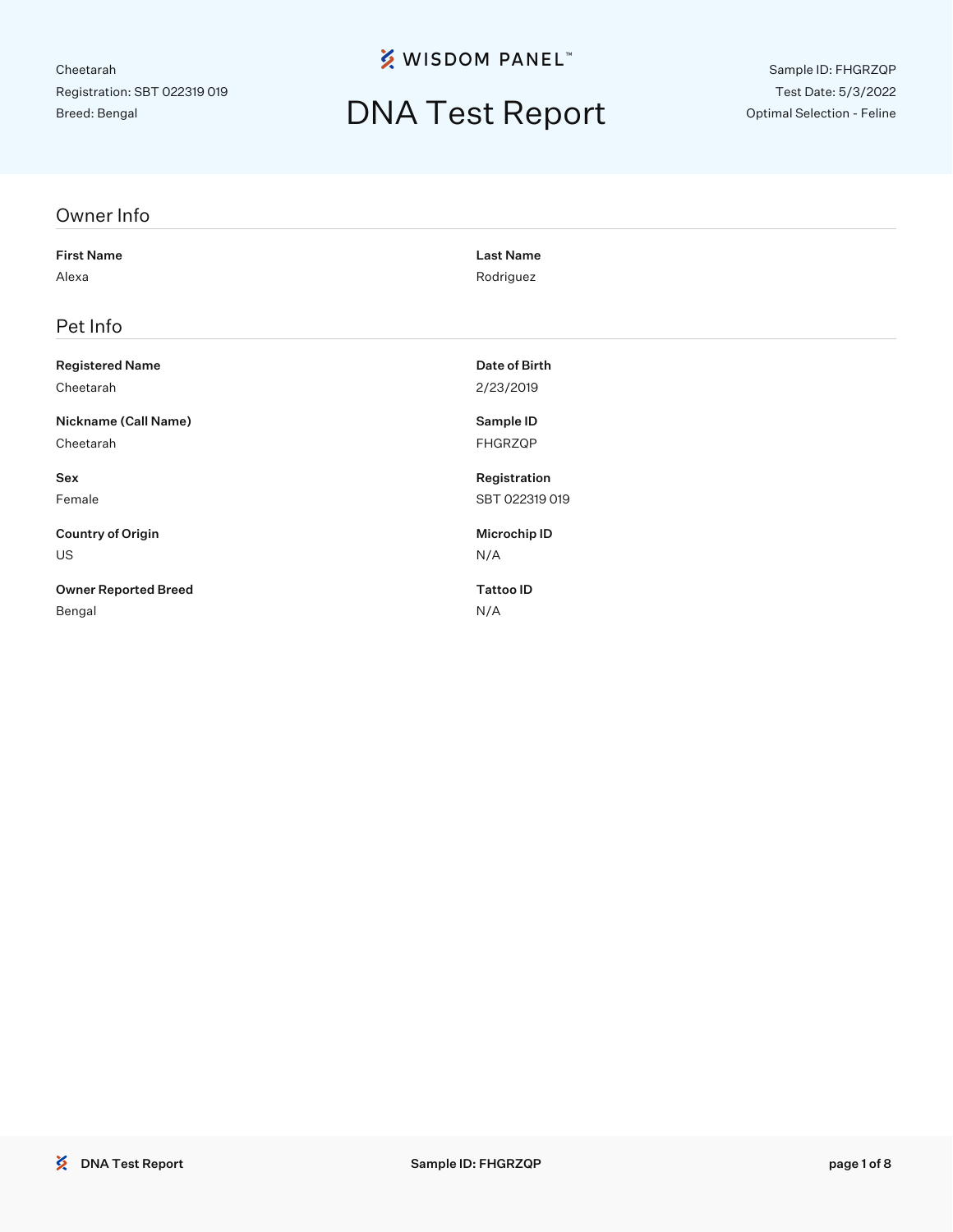**※ WISDOM PANEL**™

## DNA Test Report

Sample ID: FHGRZQP Test Date: 5/3/2022 Optimal Selection - Feline

### Genetic Diversity (Heterozygosity)

#### Cheetarah's Percentage of Heterozygosity **Typical Range for Bengals** 32% 31 - 36%

Cheetarah's genome analysis shows an average level of genetic heterozygosity when compared with other Bengals.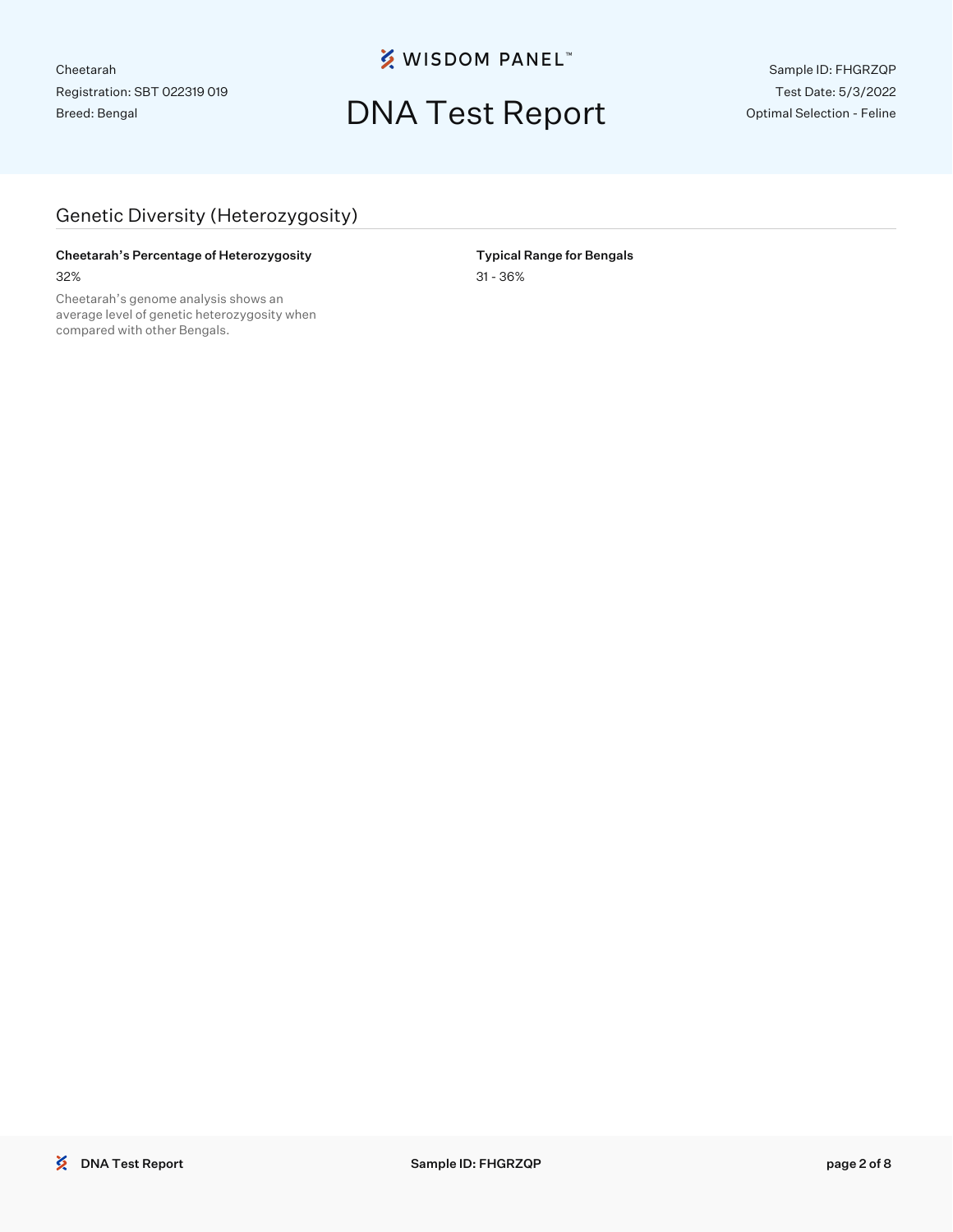### **※ WISDOM PANEL**™

# DNA Test Report

Sample ID: FHGRZQP Test Date: 5/3/2022 Optimal Selection - Feline

### Health Conditions Known in This Breed

| <b>Genetic Condition</b>                                                | Gene          | <b>Risk Variant</b> | Copies      | Result  |
|-------------------------------------------------------------------------|---------------|---------------------|-------------|---------|
| Progressive Retinal Atrophy (Discovered in the Abyssinian)              | <b>CEP290</b> | T > G               | $\circ$     | Clear   |
| Progressive Retinal Atrophy (Discovered in the Bengal)                  | KIF3B         | G > A               | $\circ$     | Clear   |
| Pyruvate Kinase Deficiency                                              | <b>PKLR</b>   | G > A               | $\circ$     | Clear   |
| <b>Other Conditions Tested</b>                                          |               |                     |             |         |
| <b>Genetic Condition</b>                                                | Gene          | <b>Risk Variant</b> | Copies      | Result  |
| Factor XII Deficiency (Variant 2)                                       | F12           | <b>Deletion</b>     | 1           | Notable |
| Acute Intermittent Porphyria (Variant 1)                                | <b>HMBS</b>   | Deletion            | $\circ$     | Clear   |
| Acute Intermittent Porphyria (Variant 2)                                | <b>HMBS</b>   | G > A               | $\circ$     | Clear   |
| Acute Intermittent Porphyria (Variant 3)                                | <b>HMBS</b>   | Insertion           | 0           | Clear   |
| Acute Intermittent Porphyria (Variant 4)                                | <b>HMBS</b>   | Deletion            | $\circ$     | Clear   |
| Acute Intermittent Porphyria (Variant 5)                                | <b>HMBS</b>   | G > A               | 0           | Clear   |
| Autoimmune Lymphoproliferative Syndrome                                 | <b>FASL</b>   | Insertion           | $\circ$     | Clear   |
| Burmese Head Defect (Discovered in the Burmese)                         | ALX1          | Deletion            | 0           | Clear   |
| Chediak-Higashi Syndrome (Discovered in the Persian)                    | <b>LYST</b>   | Insertion           | $\circ$     | Clear   |
| Congenital Adrenal Hyperplasia                                          | CYP11B1       | G > A               | 0           | Clear   |
| Congenital Erythropoietic Porphyria                                     | <b>UROS</b>   | G > A               | $\circ$     | Clear   |
| Congenital Myasthenic Syndrome (Discovered in the Devon Rex and Sphynx) | COLQ          | G > A               | $\circ$     | Clear   |
| Cystinuria Type 1A                                                      | SCL3A1        | C > T               | $\mathsf O$ | Clear   |
| Cystinuria Type B (Variant 1)                                           | SCL7A9        | C > T               | $\mathsf O$ | Clear   |
| Cystinuria Type B (Variant 2)                                           | SCL7A9        | G > A               | $\mathsf O$ | Clear   |
| Cystinuria Type B (Variant 3)                                           | SCL7A9        | T > A               | $\mathsf O$ | Clear   |
| Dihydropyrimidinase Deficiency                                          | <b>DPYS</b>   | G > A               | $\circ$     | Clear   |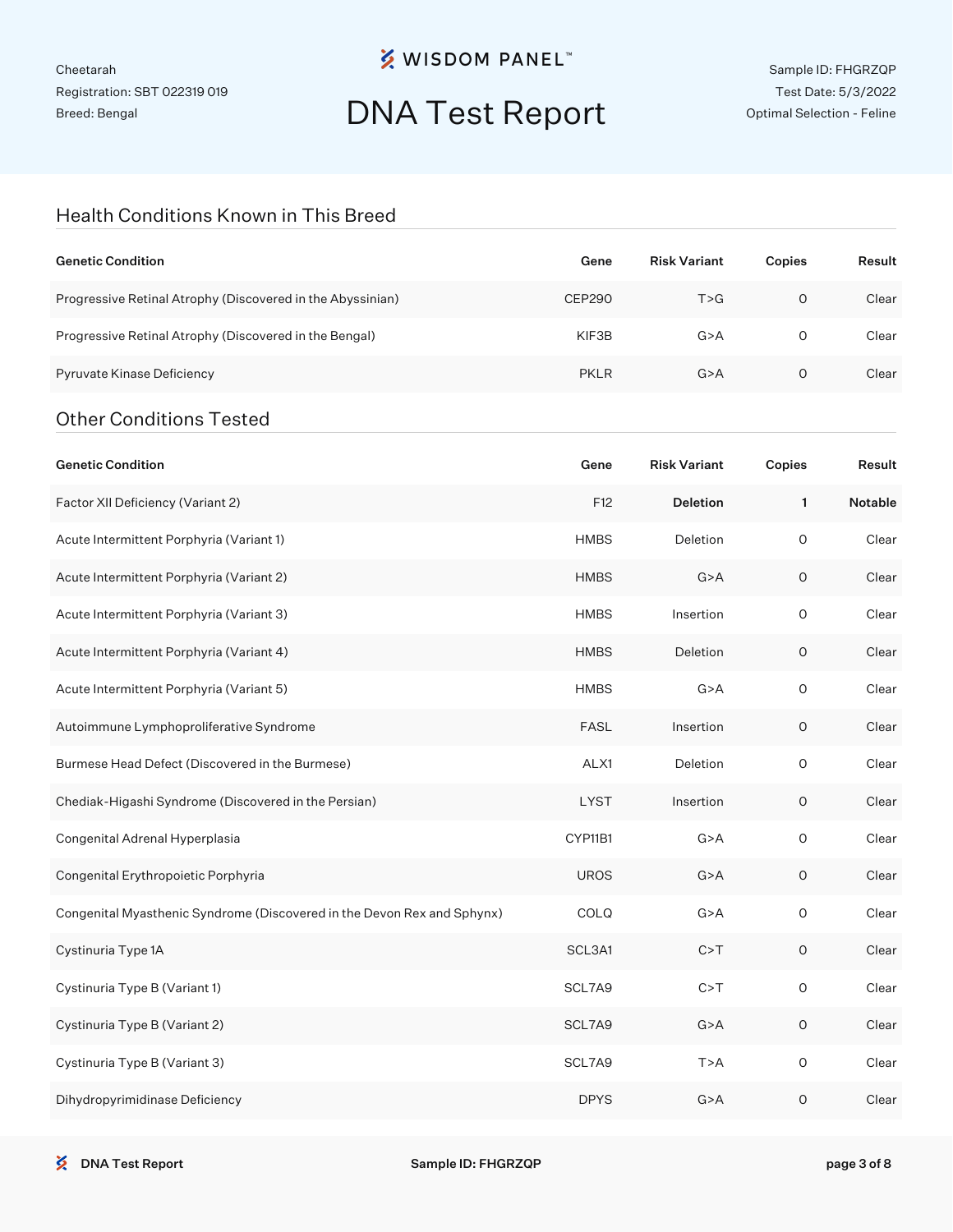### **※ WISDOM PANEL**™

# DNA Test Report

### Other Conditions Tested (continued)

| <b>Genetic Condition</b>                                               | Gene           | <b>Risk Variant</b> | Copies              | Result |
|------------------------------------------------------------------------|----------------|---------------------|---------------------|--------|
| Earfold and Osteochondrodysplasia (Discovered in the Scottish Fold)    | TRPV4          | G > T               | $\circ$             | Clear  |
| Factor XII Deficiency (Variant 1)                                      | F12            | Deletion            | $\mathsf O$         | Clear  |
| Familial Episodic Hypokalemic Polymyopathy (Discovered in the Burmese) | WNK4           | C > T               | $\mathsf O$         | Clear  |
| Glutaric Aciduria Type II                                              | <b>ETFDH</b>   | T > G               | $\mathsf O$         | Clear  |
| Glycogen Storage Disease (Discovered in the Norwegian Forest Cat)      | GBE1           | Insertion           | $\mathsf O$         | Clear  |
| GM1 Gangliosidosis                                                     | GLB1           | G > C               | $\mathsf O$         | Clear  |
| GM2 Gangliosidosis                                                     | GM2A           | Deletion            | $\mathsf O$         | Clear  |
| GM2 Gangliosidosis Type II (Discovered in Domestic Shorthair cats)     | <b>HEXB</b>    | Insertion           | $\mathsf O$         | Clear  |
| GM2 Gangliosidosis Type II (Discovered in Japanese domestic cats)      | <b>HEXB</b>    | C > T               | $\mathsf O$         | Clear  |
| GM2 Gangliosidosis Type II (Discovered in the Burmese)                 | <b>HEXB</b>    | 0 > 0               | $\mathsf O$         | Clear  |
| Hemophilia B (Variant 1)                                               | F <sub>9</sub> | C > T               | $\mathsf O$         | Clear  |
| Hemophilia B (Variant 2)                                               | F <sub>9</sub> | G > A               | $\circ$             | Clear  |
| Hyperoxaluria Type II                                                  | <b>GRHPR</b>   | G > A               | $\circ$             | Clear  |
| Hypertrophic Cardiomyopathy (Discovered in the Maine Coon)             | <b>MYBPC</b>   | G > C               | $\circ$             | Clear  |
| Hypertrophic Cardiomyopathy (Discovered in the Ragdoll)                | <b>MYBPC</b>   | C > T               | $\mathsf O$         | Clear  |
| Hypotrichosis (Discovered in the Birman)                               | FOXN1          | Deletion            | $\circ$             | Clear  |
| Lipoprotein Lipase Deficiency                                          | LPL            | G > A               | $\mathsf O$         | Clear  |
| <b>MDR1 Medication Sensitivity</b>                                     | ABCB1          | Deletion            | 0                   | Clear  |
| Mucopolysaccharidosis Type I                                           | <b>IDUA</b>    | Deletion            | $\mathsf O$         | Clear  |
| Mucopolysaccharidosis Type VI                                          | ARSB           | T > C               | $\mathsf{O}\xspace$ | Clear  |
| Mucopolysaccharidosis Type VI Modifier                                 | ARSB           | G > A               | $\mathsf O$         | Clear  |
| Mucopolysaccharidosis Type VII (Variant 1)                             | <b>GUSB</b>    | G > A               | $\mathsf O$         | Clear  |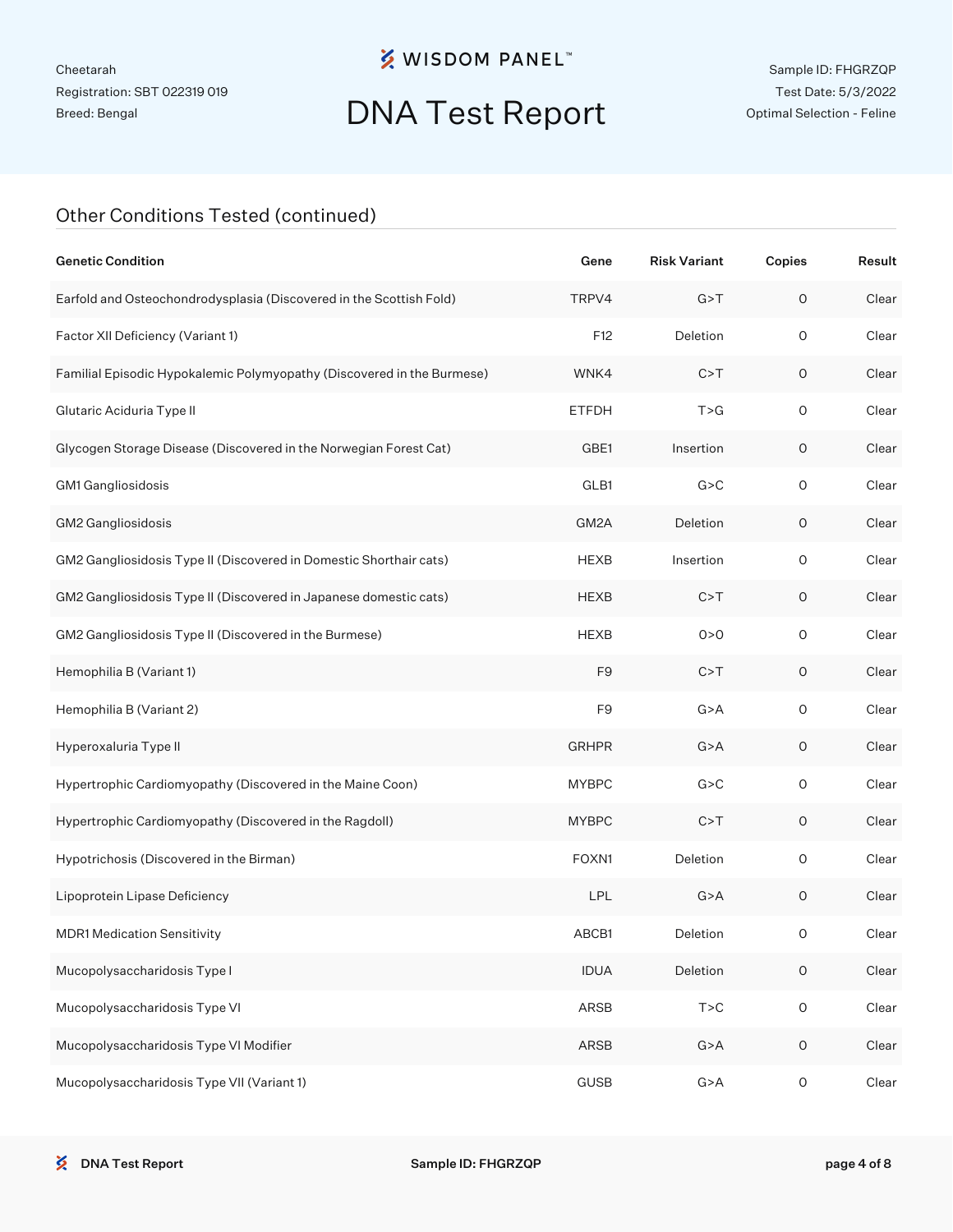### **※ WISDOM PANEL**™

# DNA Test Report

Sample ID: FHGRZQP Test Date: 5/3/2022 Optimal Selection - Feline

### Other Conditions Tested (continued)

| <b>Genetic Condition</b>                                | Gene             | <b>Risk Variant</b> | Copies       | Result |
|---------------------------------------------------------|------------------|---------------------|--------------|--------|
| Mucopolysaccharidosis Type VII (Variant 2)              | <b>USB</b>       | C > T               | $\circ$      | Clear  |
| Myotonia Congenita                                      | CLCN1            | G > T               | 0            | Clear  |
| Polycystic Kidney Disease (PKD)                         | PKD1             | C > A               | 0            | Clear  |
| Progressive Retinal Atrophy (Discovered in the Persian) | AIPL1            | C > T               | $\mathsf{O}$ | Clear  |
| Sphingomyelinosis (Variant 1)                           | NPC <sub>1</sub> | G > C               | $\circ$      | Clear  |
| Sphingomyelinosis (Variant 2)                           | NPC <sub>2</sub> | G > A               | 0            | Clear  |
| Spinal Muscular Atrophy (Discovered in the Maine Coon)  | LIX1             | Deletion            | O            | Clear  |
| Vitamin D-Dependent Rickets                             | CYP27B1          | G > T               | O            | Clear  |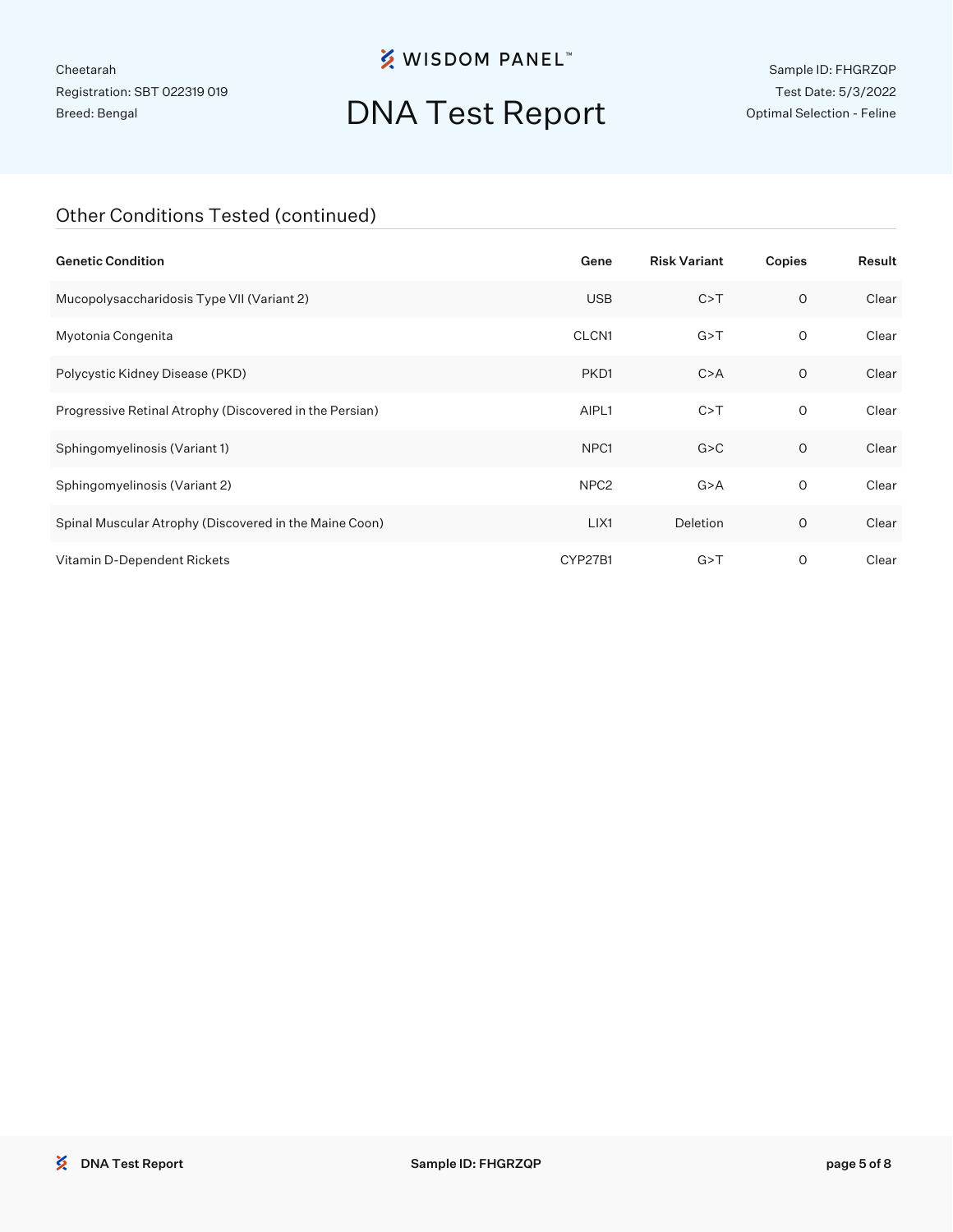## **※ WISDOM PANEL**™

# DNA Test Report

## Blood Type

| <b>Blood Type</b>                                                                     | Genotype                                                                                     |
|---------------------------------------------------------------------------------------|----------------------------------------------------------------------------------------------|
| Α                                                                                     | A/A                                                                                          |
| (Most common)                                                                         |                                                                                              |
| <b>Transfusion Risk</b>                                                               | <b>Breeding Risk</b>                                                                         |
| Moderate                                                                              | Low                                                                                          |
| Cheetarah has the most common blood type.<br>She can be transfused with Type A blood. | If breeding, Cheetarah has a low risk of blood<br>type incompatibility with nursing kittens. |
| <b>Variant Tested</b>                                                                 | <b>Description</b><br>Copies                                                                 |
| b variant 1                                                                           | (Common b variant)<br>$\circ$                                                                |
| b variant 2                                                                           | (Discovered in Turkish breeds)<br>$\circ$                                                    |
| b variant 3                                                                           | (Discovered in Ragdolls)<br>$\circ$                                                          |
| c variant - Causes AB Blood Type                                                      | (Discovered in Ragdolls)<br>$\circ$                                                          |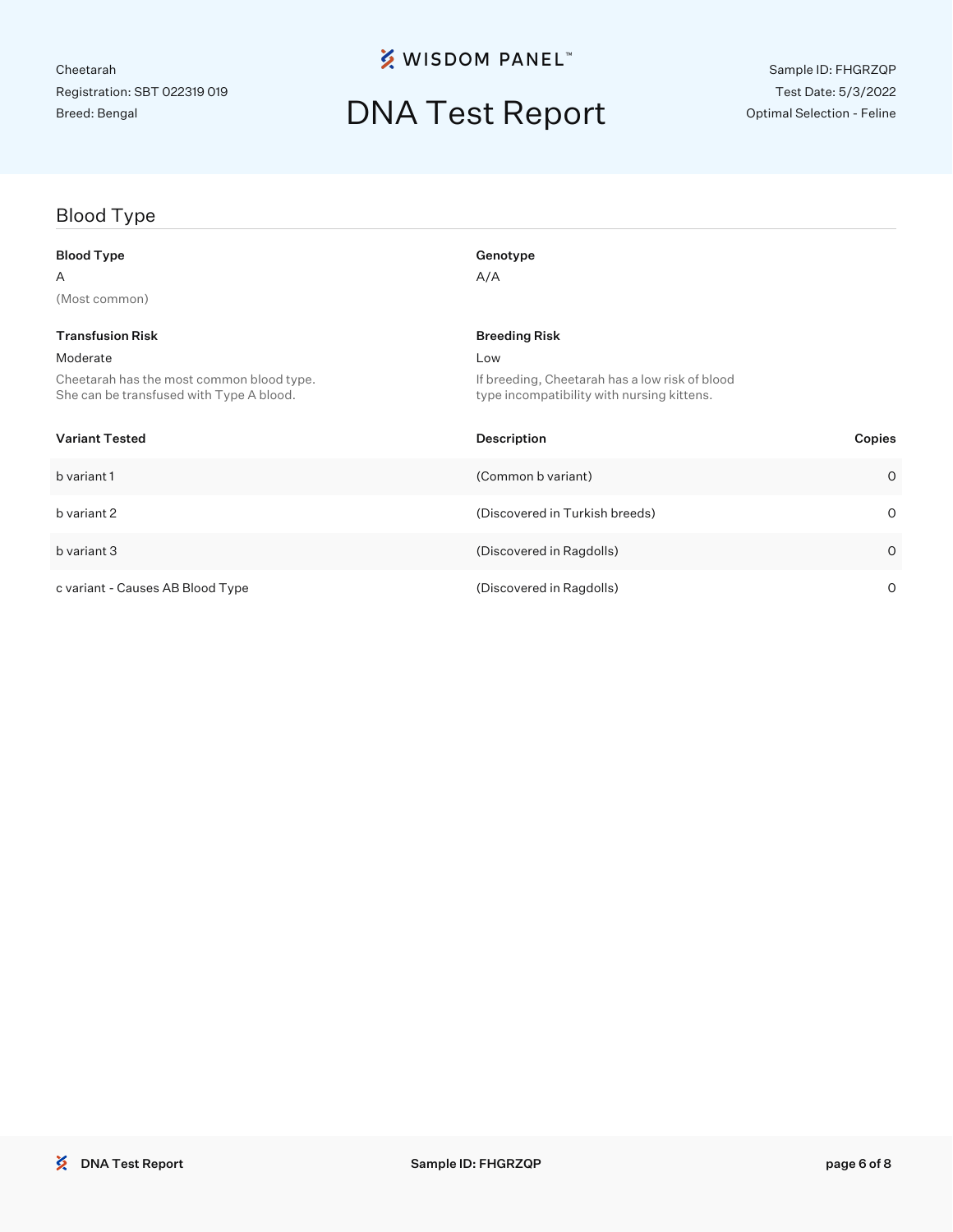### **※ WISDOM PANEL**™

# DNA Test Report

#### Sample ID: FHGRZQP Test Date: 5/3/2022 Optimal Selection - Feline

#### Coat Color

| <b>Genetic Trait</b>                              | Gene              | Variant                     | Copies      | Result                              |
|---------------------------------------------------|-------------------|-----------------------------|-------------|-------------------------------------|
| Charcoal (Discovered in the Bengal)               | ASIP              | $A^{Pb}$                    | 1           | Charcoal coat color possible        |
| Solid Color                                       | <b>ASIP</b>       | a                           | $\circ$     | Banded hairs, tabby patterns likely |
| Gloving (Discovered in the Birman)                | KIT               | w <sup>g</sup>              | O           | No effect                           |
| <b>Partial and Full White</b>                     | KIT               | W or w <sup>s</sup>         | $\mathsf O$ | No effect                           |
| Amber (Discovered in the Norwegian<br>Forest Cat) | MC <sub>1</sub> R | e                           | $\circ$     | No effect                           |
| Russet (Discovered in the Burmese)                | MC1R              | $e^{r}$                     | 0           | No effect                           |
| <b>Dilution</b>                                   | <b>MLPH</b>       | d                           | 1           | No effect                           |
| Albinism (Discovered in Oriental breeds)          | <b>TYR</b>        | $c^a$                       | $\circ$     | No effect                           |
| Colorpoint (Discovered in the Burmese)            | <b>TYR</b>        | $\mathbf{c}^{\,\mathsf{b}}$ | 1           | <b>Colorpoints possible</b>         |
| Colorpoint (Discovered in the Siamese)            | <b>TYR</b>        | $\mathtt{c}^{\,\text{s}}$   | $\circ$     | No effect                           |
| Mocha (Discovered in the Burmese)                 | <b>TYR</b>        | c <sup>m</sup>              | $\circ$     | No effect                           |
| Chocolate                                         | <b>TYRP</b>       | b                           | $\circ$     | No effect                           |
| Cinnamon                                          | <b>TYRP</b>       | $b^{\dagger}$               | $\circ$     | No effect                           |
|                                                   |                   |                             |             |                                     |

### Coat Type

| <b>Genetic Trait</b>                                    | Gene             | Variant          | Copies  | Result                                |
|---------------------------------------------------------|------------------|------------------|---------|---------------------------------------|
| Long Hair (Discovered in many breeds)                   | FGF5             | M4               | 1.      | Long coat possible, short coat likely |
| Long Hair (Discovered in the Norwegian<br>Forest Cat)   | FGF <sub>5</sub> | M <sub>2</sub>   | O       | No effect                             |
| Long Hair (Discovered in the Ragdoll and<br>Maine Coon) | FGF <sub>5</sub> | M <sub>3</sub>   | $\circ$ | No effect                             |
| Long Hair (Discovered in the Ragdoll)                   | FGF <sub>5</sub> | M1               | 0       | No effect                             |
| Lykoi Coat (Variant 1)                                  | <b>HR</b>        | $hr^{\text{Ca}}$ | O       | No effect                             |
| Lykoi Coat (Variant 2)                                  | <b>HR</b>        | $hr^{\vee A}$    | O       | No effect                             |